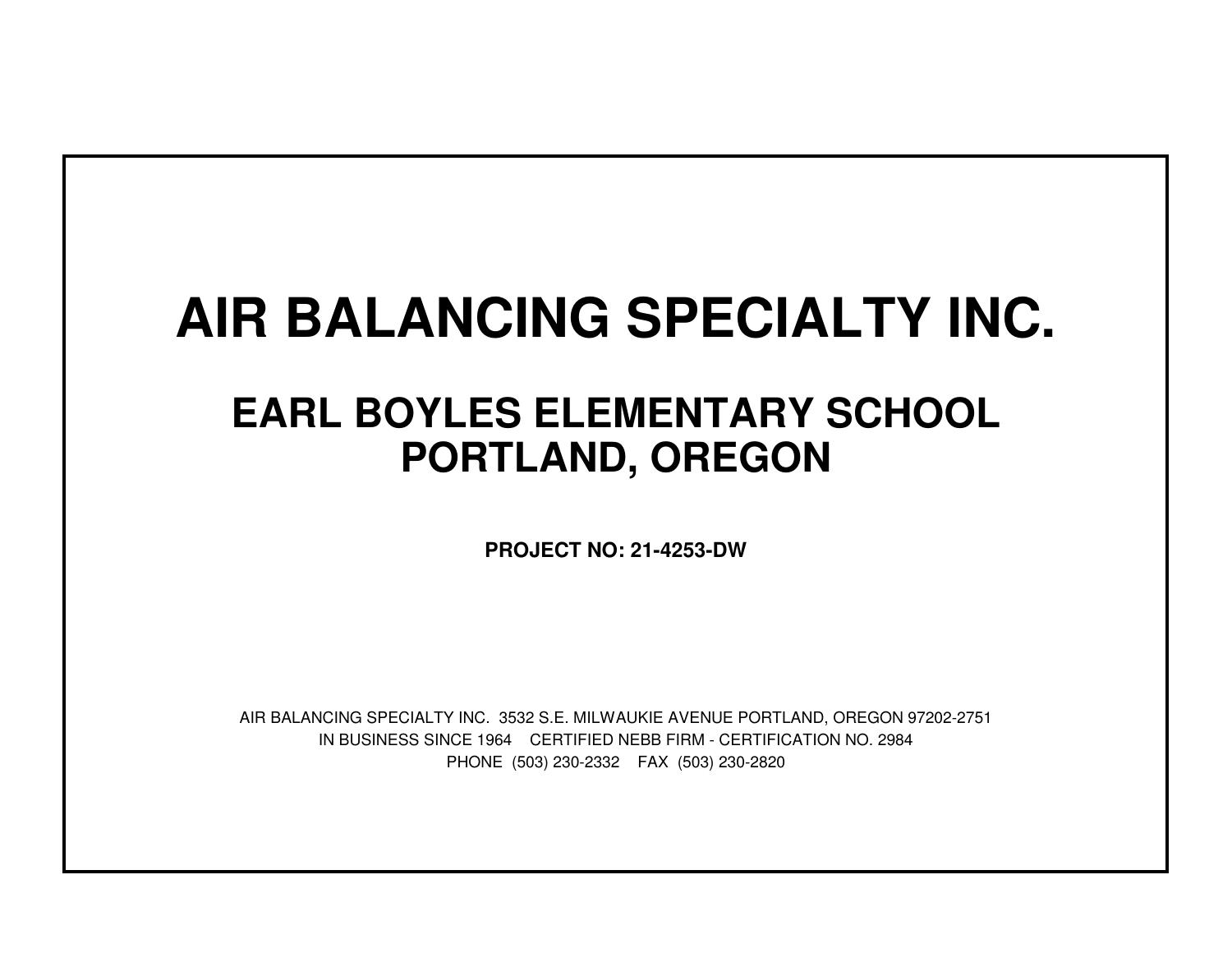| EARL BOYLES ELEMENTARY SCHOOL - PORTLAND, OREGON<br>PROJECT NAME: |                                                                                              |                           |                                                                                                                                                                                                                                                                                                                                                                                                              |  |  |  |  |  |  |  |  |  |  |
|-------------------------------------------------------------------|----------------------------------------------------------------------------------------------|---------------------------|--------------------------------------------------------------------------------------------------------------------------------------------------------------------------------------------------------------------------------------------------------------------------------------------------------------------------------------------------------------------------------------------------------------|--|--|--|--|--|--|--|--|--|--|
| FOR:                                                              | DAVID DOUGLAS SCHOOL DISTRICT                                                                | DATE STARTED:<br>03/15/21 | 03/15/21<br>DATE FINISHED:                                                                                                                                                                                                                                                                                                                                                                                   |  |  |  |  |  |  |  |  |  |  |
| MECHANICAL ENGINEER:                                              |                                                                                              | WORK PERFORMED BY:        | DALE NEFFENDORF<br>WILLIAM NEFFENDORF                                                                                                                                                                                                                                                                                                                                                                        |  |  |  |  |  |  |  |  |  |  |
| <b>GENERAL CONTRACTOR:</b>                                        |                                                                                              | <b>CERTIFIED BY:</b>      |                                                                                                                                                                                                                                                                                                                                                                                                              |  |  |  |  |  |  |  |  |  |  |
| MECHANICAL CONTRACTOR:                                            |                                                                                              | DATE:                     | $S_{PQ}$                                                                                                                                                                                                                                                                                                                                                                                                     |  |  |  |  |  |  |  |  |  |  |
| SHEET METAL CONTRACTOR:                                           |                                                                                              |                           | $\Omega$<br>$\overline{\mathcal{A}}$<br>K.<br>DALE W. NEFFENDORF<br><b>CERTIFICATION</b>                                                                                                                                                                                                                                                                                                                     |  |  |  |  |  |  |  |  |  |  |
| CONTROL CONTRACTOR:                                               |                                                                                              |                           | 2984<br>Exp. 3/31/22<br>$x^2$<br>$\begin{picture}(180,10) \put(0,0){\vector(1,0){10}} \put(15,0){\vector(1,0){10}} \put(15,0){\vector(1,0){10}} \put(15,0){\vector(1,0){10}} \put(15,0){\vector(1,0){10}} \put(15,0){\vector(1,0){10}} \put(15,0){\vector(1,0){10}} \put(15,0){\vector(1,0){10}} \put(15,0){\vector(1,0){10}} \put(15,0){\vector(1,0){10}} \put(15,0){\vector(1,0){10}} \put(15,0){\vector($ |  |  |  |  |  |  |  |  |  |  |
| IN BUSINESS SINCE 1964                                            | AIR BALANCING SPECIALTY INC.                                                                 |                           |                                                                                                                                                                                                                                                                                                                                                                                                              |  |  |  |  |  |  |  |  |  |  |
|                                                                   | 3532 SE Milwaukie Avenue Portland, Oregon 97202-2751 Phone (503) 230-2332 Fax (503) 230-2820 |                           |                                                                                                                                                                                                                                                                                                                                                                                                              |  |  |  |  |  |  |  |  |  |  |
| <b>CERTIFIED TEST AND BALANCE REPORT</b><br><b>PROJECT NO.:</b>   |                                                                                              |                           |                                                                                                                                                                                                                                                                                                                                                                                                              |  |  |  |  |  |  |  |  |  |  |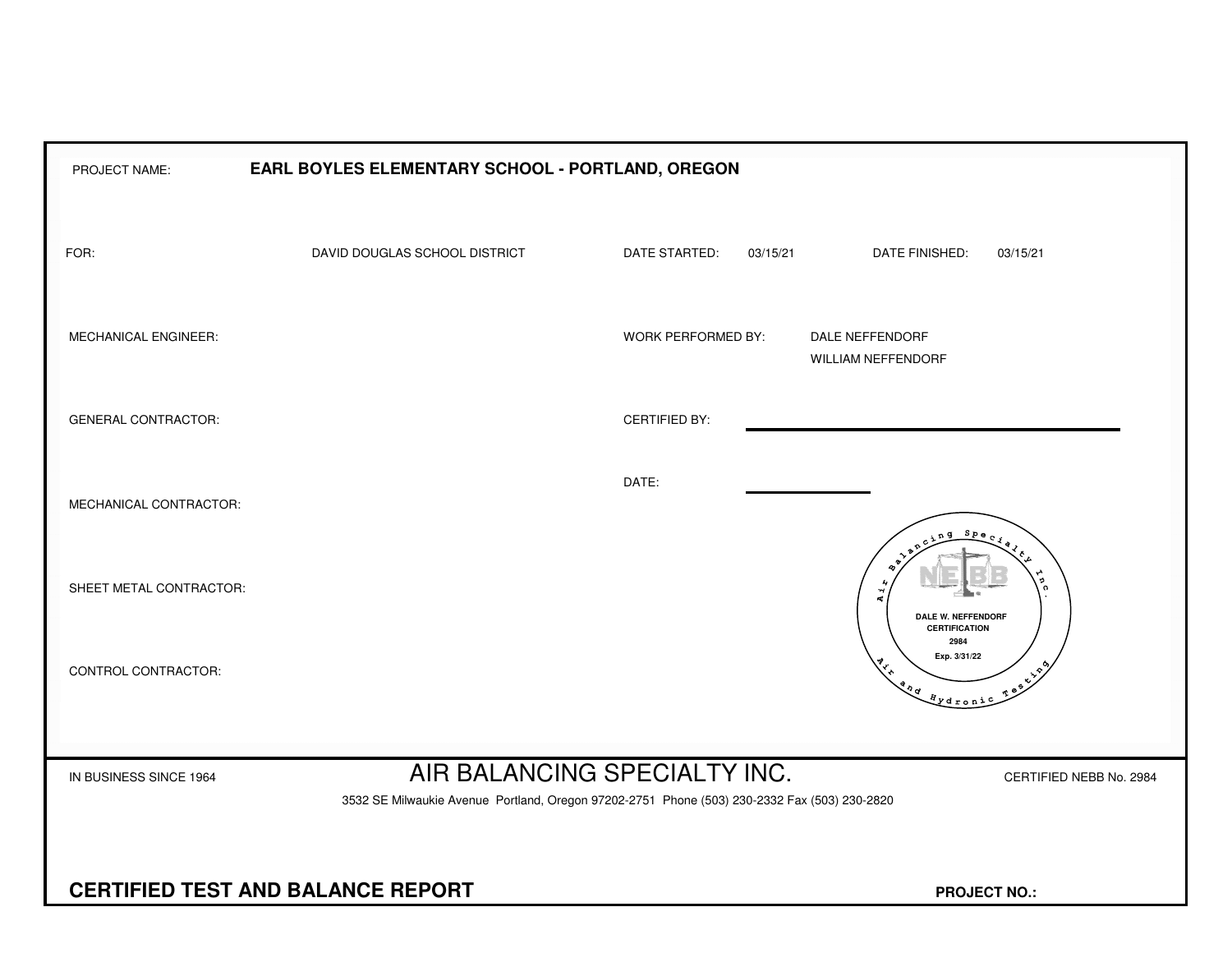| Shortridge Airdata Multimeter<br>(D)<br><b>ADM Accessories</b> | ADM860                        | M98375   | 0.0001 to 60.00" WC.         | 1/12/2021 |
|----------------------------------------------------------------|-------------------------------|----------|------------------------------|-----------|
| (DH) Datameter Flow Hood                                       | 8400                          |          | 25 - 2500 CFM                |           |
| (DP) Datameter Pitot Tube                                      | 12", 18", 24", 36", 48" & 60" |          | 50 - 30000 FPM               |           |
| (DA) Datameter Airfoil                                         | AFP18                         |          | 50 - 5000 FPM                |           |
| (DG) Datameter Velgrid                                         | VLG84                         |          | 50 - 2500 FPM                |           |
| <b>Rotating Vane Anemometer</b><br>(R)                         | A4/-4"                        | 83072B   | 200 - 10000 FPM              | 1/14/2021 |
| Amprobe Ammeter                                                | Fluke 335                     | 99330394 | 0 - 750 Volts / 0 - 300 Amps | 1/8/2021  |
| Shimpo Tachometer                                              | DT-207L                       | D26B0033 | 6 - 30,000 RPM               | 1/12/2021 |
| WATER                                                          |                               |          |                              |           |
| Hydrodata Meter                                                | <b>HDM-250</b>                | W01025   | DP -10 to +300 PSI           | 1/12/2021 |
|                                                                |                               |          |                              |           |
|                                                                |                               |          |                              |           |

#### IN BUSINESS SINCE 1964 **AIR BALANCING SPECIALTY INC.** CERTIFIED NEBB No. 2984

3532 SE Milwaukie Avenue Portland, Oregon 97202-2751 Phone (503) 230-2332 Fax (503) 230-2820

### **EQUIPMENT USED IN BALANCING**

 **PROJECT: EARL BOYLES ELEMENTARY SCHOOL - PORTLAND, OREGON PROJECT NO.: 21-4253-DW**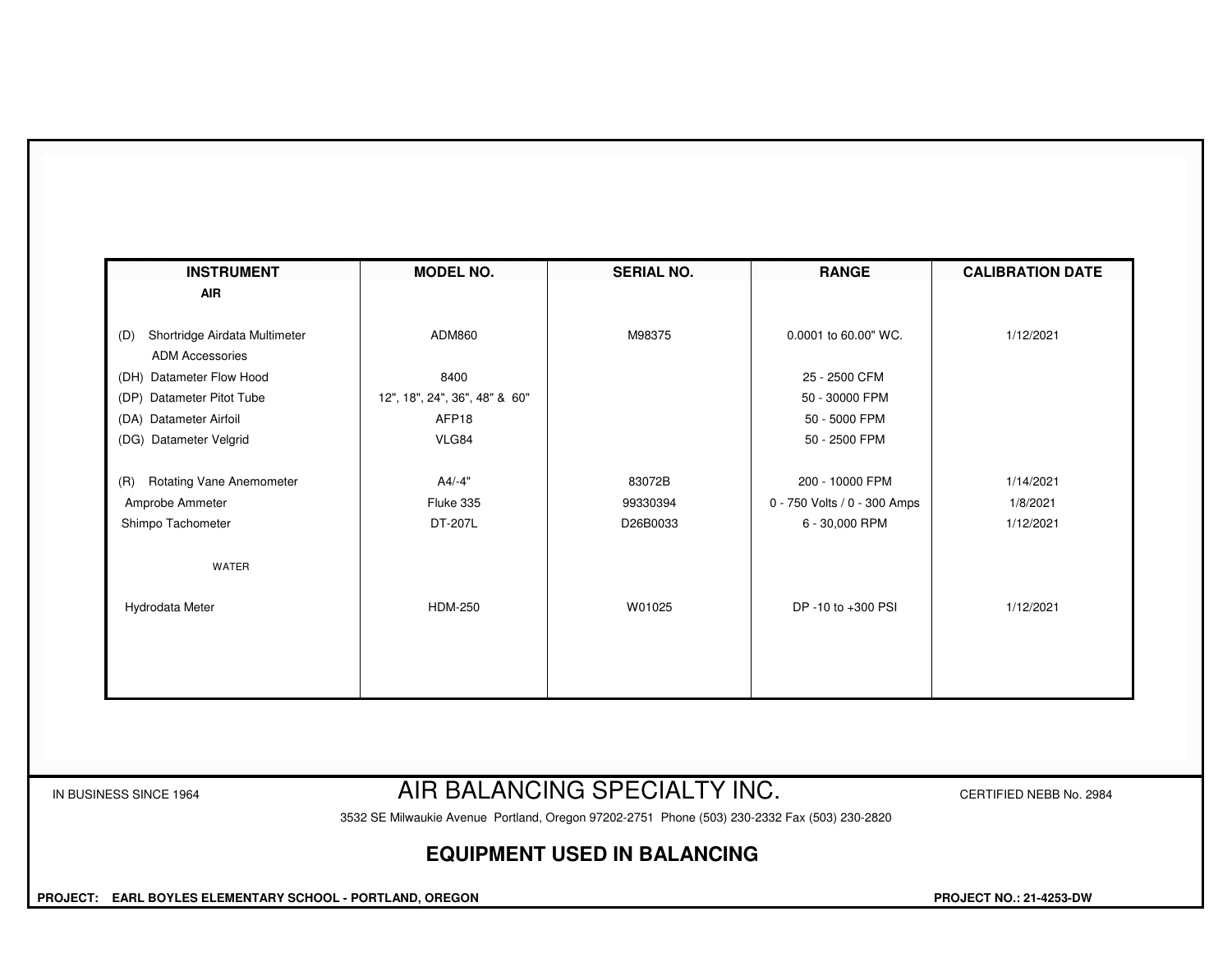#### **PAGE ABBREVATION KEY**

AK - GRILLE AREA OR RESTRICTION VALUEVEL - VELOCITY CFM - CUBIC FEET PER MINUTEFPM - FEET PER MINUTEACH - AIR CHANGES PER HOUR

IN BUSINESS SINCE 1964 **AIR BALANCING SPECIALTY INC.** CERTIFIED NEBB No. 2984

 **3532 SE Milwaukie Avenue Portland, Oregon 97202-2751 Phone (503) 230-2332 Fax (503) 230-2820**

 **PROJECT: EARL BOYLES ELEMENTARY SCHOOL - PORTLAND, OREGON PROJECT NO.: 21-4253-DW**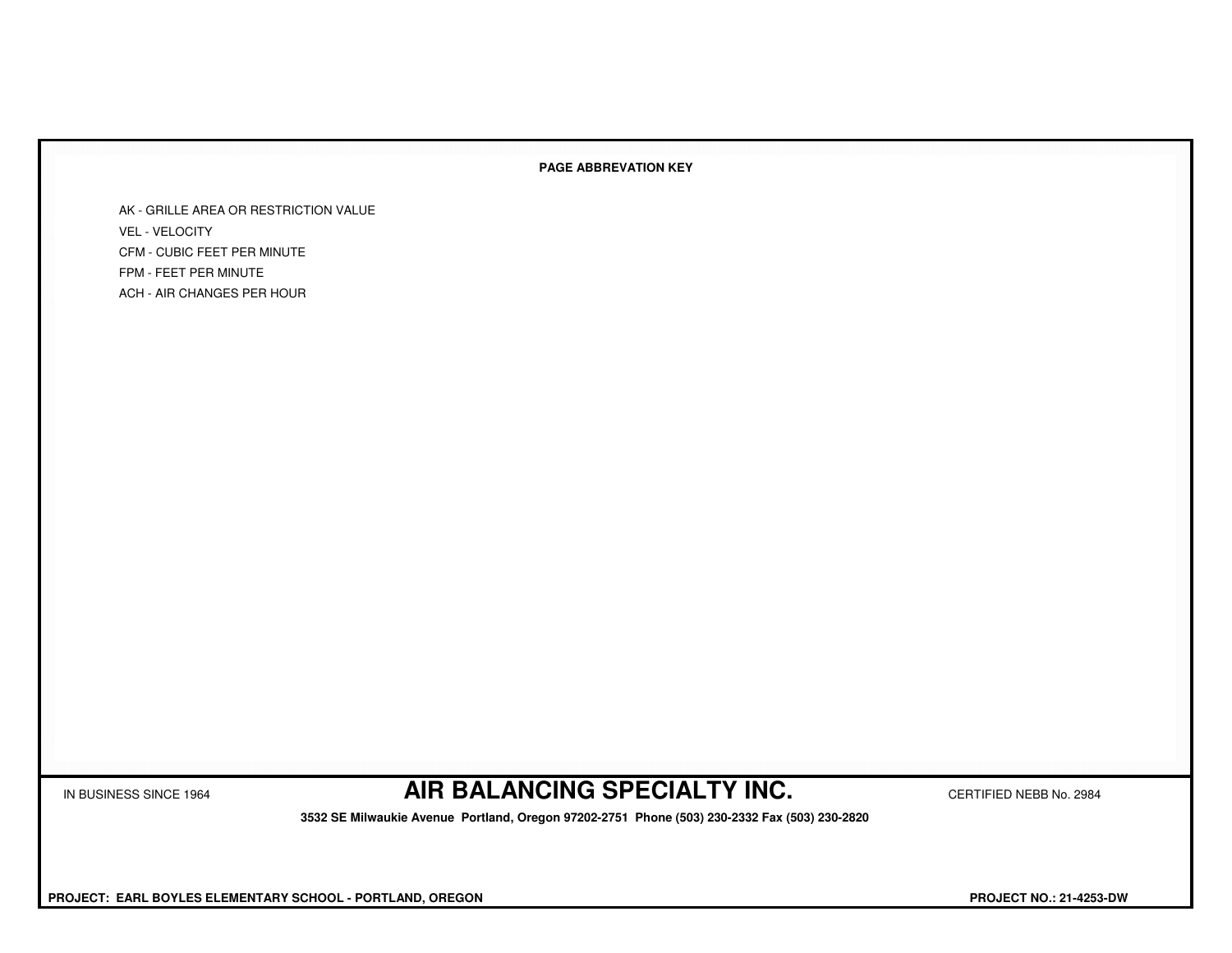|     | AREA SERVED<br><b>OUTLET</b> |                                                                                                                               |                 |  |       |      |      | <b>DESIGN</b>          |            | <b>CUBIC</b> |      |                  | TEST#1 | TEST#2         |                      |     |                  |                         |
|-----|------------------------------|-------------------------------------------------------------------------------------------------------------------------------|-----------------|--|-------|------|------|------------------------|------------|--------------|------|------------------|--------|----------------|----------------------|-----|------------------|-------------------------|
| Ref | Ins                          |                                                                                                                               | $Rm.+No.$       |  | Size  | Blow | AK   | Vel                    | <b>CFM</b> | <b>FEET</b>  | FPM  | CFM              |        | ACH   PRESSURE | <b>FPM</b>           | CFM | ACH              | PRESSURE                |
|     |                              |                                                                                                                               |                 |  |       |      |      |                        |            |              |      |                  |        |                |                      |     |                  |                         |
|     |                              |                                                                                                                               |                 |  |       |      |      |                        |            |              |      |                  |        |                |                      |     |                  |                         |
|     | R                            | Classroom                                                                                                                     | $\mathbf{1}$    |  | 36x8  |      | 1.40 |                        |            | 9318         | 610  | 854              | 5.50   |                |                      |     |                  |                         |
|     |                              |                                                                                                                               | $\overline{2}$  |  |       |      |      |                        |            | 9643         | 580  |                  |        |                |                      |     |                  |                         |
|     | R.                           | Classroom                                                                                                                     |                 |  | 36x8  |      | 1.40 |                        |            |              |      | 812              | 5.05   |                |                      |     |                  |                         |
|     | R.                           | Classroom                                                                                                                     | 3               |  | 36x8  |      | 1.40 |                        |            | 9965         | 600  | 840              | 5.06   |                |                      |     |                  |                         |
|     |                              |                                                                                                                               |                 |  |       |      |      |                        |            |              |      |                  |        |                |                      |     |                  |                         |
|     | R.                           | Classroom                                                                                                                     | $\overline{4}$  |  | 24x4  |      | 0.50 |                        |            | 9617         | 1180 | 590              | 3.68   |                |                      |     |                  |                         |
|     |                              |                                                                                                                               |                 |  |       |      |      |                        |            |              |      |                  |        |                |                      |     |                  |                         |
|     |                              | R Classroom                                                                                                                   | 5               |  | 36x8  |      | 1.40 |                        |            | 9479         | 640  | 896              | 5.67   |                |                      |     |                  |                         |
|     |                              |                                                                                                                               |                 |  |       |      |      |                        |            |              |      |                  |        |                |                      |     |                  |                         |
|     |                              | R Classroom                                                                                                                   | 6               |  | 24x4  |      | 0.50 |                        |            | 9496         | 1070 | 535              | 3.38   |                |                      |     |                  |                         |
|     |                              |                                                                                                                               |                 |  |       |      |      |                        |            |              |      |                  |        |                |                      |     |                  |                         |
|     |                              | DH Classroom                                                                                                                  | $\overline{7}$  |  | 17x10 |      | 1.00 |                        |            | 8774         |      | 580              | 3.97   |                |                      |     |                  |                         |
|     |                              | <b>DH</b> Restroom Exhaust                                                                                                    | $\overline{7}$  |  |       |      | 1.00 |                        |            | 619          |      | 105              | 10.18  |                |                      |     |                  |                         |
|     |                              |                                                                                                                               |                 |  |       |      |      |                        |            |              |      |                  |        |                |                      |     |                  |                         |
|     |                              | DH Classroom                                                                                                                  | 8               |  |       |      | 1.00 |                        |            | 8503         |      | 610              | 4.30   |                |                      |     |                  |                         |
|     |                              |                                                                                                                               |                 |  |       |      |      |                        |            |              |      |                  |        |                |                      |     |                  |                         |
|     |                              | DH Restroom Exhaust                                                                                                           | 8               |  |       |      | 1.00 |                        |            | 638          |      | 105              | 9.87   |                |                      |     |                  |                         |
|     |                              |                                                                                                                               |                 |  |       |      |      |                        |            |              |      |                  |        |                |                      |     |                  |                         |
|     |                              | DH Classroom                                                                                                                  | 9               |  |       |      | 1.00 |                        |            | 10015        |      | 620              | 3.71   |                |                      |     |                  |                         |
|     |                              |                                                                                                                               |                 |  |       |      |      |                        |            |              |      |                  |        |                |                      |     |                  |                         |
|     |                              | DH Restroom Exhaust                                                                                                           | 9               |  |       |      | 1.00 |                        |            | 868          |      | 105              | 7.26   |                |                      |     |                  |                         |
|     |                              |                                                                                                                               |                 |  |       |      |      |                        |            |              |      |                  |        |                |                      |     |                  |                         |
|     |                              | DH Classroom                                                                                                                  | 10              |  |       |      | 1.00 |                        |            | 9885         |      | 570              | 3.46   |                |                      |     |                  |                         |
|     |                              |                                                                                                                               | 10              |  |       |      | 1.00 |                        |            |              |      | 100              |        |                |                      |     |                  |                         |
|     |                              | DH Restroom Exhaust                                                                                                           |                 |  |       |      |      |                        |            | 865          |      |                  | 6.94   |                |                      |     |                  |                         |
|     |                              | DH Classroom                                                                                                                  | $\overline{11}$ |  |       |      | 1.00 |                        |            | 10612        |      | 1180             | 6.67   |                |                      |     |                  |                         |
|     |                              |                                                                                                                               |                 |  |       |      |      |                        |            |              |      |                  |        |                |                      |     |                  |                         |
|     |                              | DH Restroom Exhaust                                                                                                           | 11              |  |       |      | 1.00 |                        |            | 726          |      | $\overline{210}$ | 17.36  |                |                      |     |                  |                         |
|     |                              |                                                                                                                               |                 |  |       |      |      |                        |            |              |      |                  |        |                |                      |     |                  |                         |
|     |                              | DH Classroom                                                                                                                  | 12              |  |       |      | 1.00 |                        |            | 10780        |      | 635              | 3.53   |                |                      |     |                  |                         |
|     |                              |                                                                                                                               |                 |  |       |      |      |                        |            |              |      |                  |        |                |                      |     |                  |                         |
|     |                              | DH Restroom Exhaust                                                                                                           | 12              |  |       |      | 1.00 |                        |            | 730          |      | 95               | 7.81   |                |                      |     |                  |                         |
|     |                              |                                                                                                                               |                 |  |       |      |      |                        |            |              |      |                  |        |                |                      |     |                  |                         |
|     |                              |                                                                                                                               |                 |  |       |      |      |                        |            |              |      |                  |        |                |                      |     |                  |                         |
|     |                              |                                                                                                                               |                 |  |       |      |      |                        |            |              |      |                  |        |                |                      |     |                  |                         |
|     |                              |                                                                                                                               |                 |  |       |      |      |                        |            |              |      |                  |        |                |                      |     |                  |                         |
|     |                              |                                                                                                                               |                 |  |       |      |      |                        |            |              |      |                  |        |                |                      |     |                  |                         |
|     |                              | AIR BALANCING SPECIALTY, INC. 3532 SE Milwaukie Avenue, Portland, Oregon 97202-2751 Phone: (503) 230-2332 Fax: (503) 230-2820 |                 |  |       |      |      |                        |            |              |      |                  |        |                |                      |     |                  |                         |
|     |                              | CONSTANT VOLUME - FPM                                                                                                         |                 |  |       |      |      | AIR BALANCE DATA SHEET |            |              |      |                  |        |                |                      |     |                  | PROJECT NO.: 21-4253-DW |
|     |                              |                                                                                                                               |                 |  |       |      |      |                        |            |              |      |                  |        |                |                      |     |                  |                         |
|     |                              | PROJECT: EARL BOYLES ELEMENTARY SCHOOL - PORTLAND, OREGON                                                                     |                 |  |       |      |      |                        |            |              |      |                  |        |                | DATE START: 03/15/21 |     | FINISH: 03/15/21 |                         |
|     |                              |                                                                                                                               |                 |  |       |      |      |                        |            |              |      |                  |        |                |                      |     |                  |                         |
|     |                              | SYSTEM: Classrooms 1 - 6, Classrooms & Restrooms 7 - 12                                                                       |                 |  |       |      |      | SECTION:               |            |              |      |                  |        |                | BY: DN / WN          |     |                  | PAGE: 1 OF 4            |
|     |                              |                                                                                                                               |                 |  |       |      |      |                        |            |              |      |                  |        |                |                      |     |                  |                         |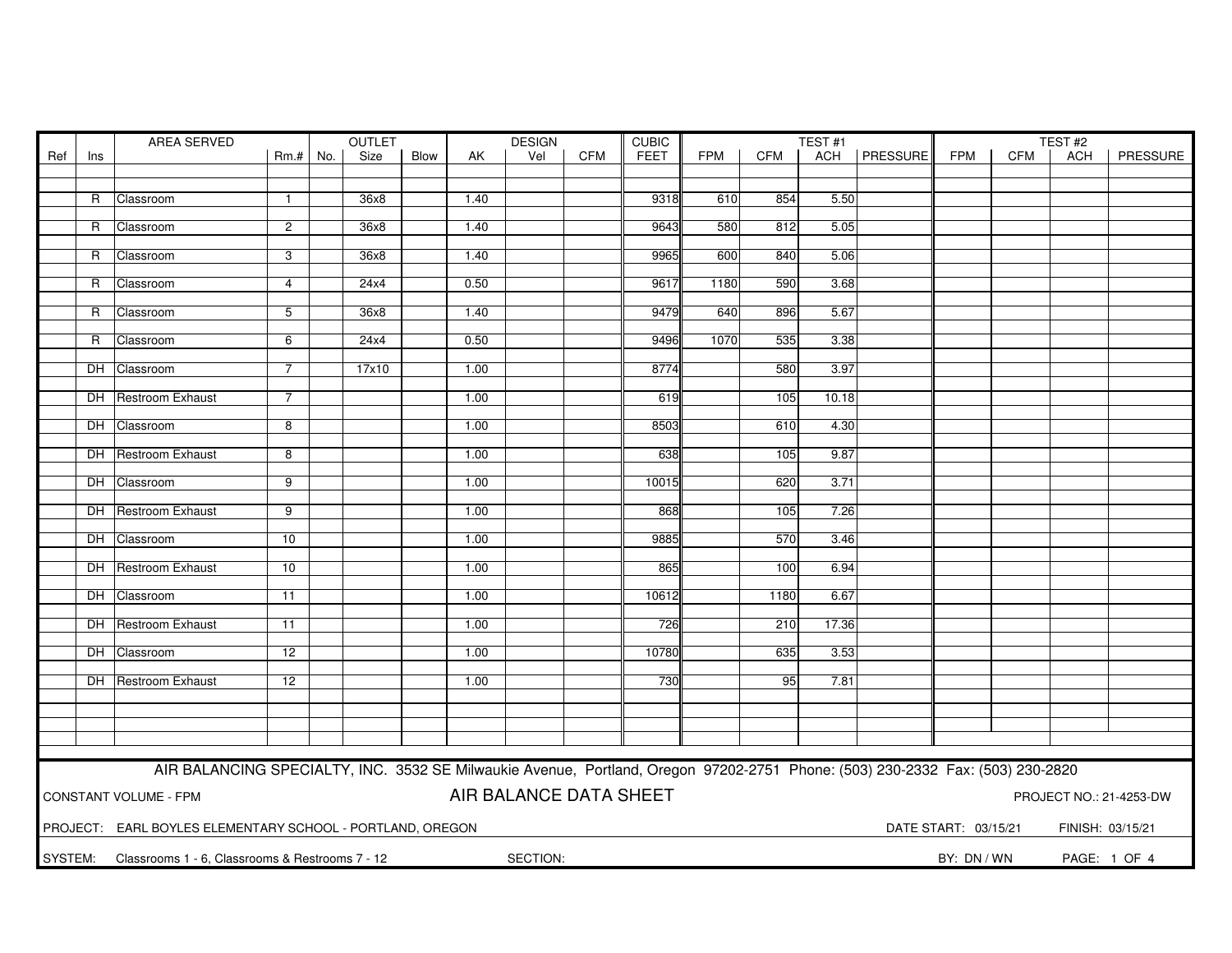|              |        | AREA SERVED                                                                                                                   | <b>OUTLET</b>   |                |      |           | <b>DESIGN</b> |                        | <b>CUBIC</b> |             |            | TEST#1         |       | TEST#2         |                      |     |                  |                         |
|--------------|--------|-------------------------------------------------------------------------------------------------------------------------------|-----------------|----------------|------|-----------|---------------|------------------------|--------------|-------------|------------|----------------|-------|----------------|----------------------|-----|------------------|-------------------------|
| Ref          | Ins    |                                                                                                                               | $Rm.+$ No.      |                | Size | Blow      | AK            | Vel                    | <b>CFM</b>   | <b>FEET</b> | <b>FPM</b> | <b>CFM</b>     |       | ACH   PRESSURE | <b>FPM</b>           | CFM | ACH              | PRESSURE                |
|              |        |                                                                                                                               |                 |                |      |           |               |                        |              |             |            |                |       |                |                      |     |                  |                         |
|              |        |                                                                                                                               |                 |                |      |           |               |                        |              |             |            |                |       |                |                      |     |                  |                         |
|              |        | DH Classroom                                                                                                                  | 13              |                |      |           | 1.00          |                        |              | 10877       |            | 575            | 3.17  |                |                      |     |                  |                         |
|              |        |                                                                                                                               |                 |                |      |           |               |                        |              |             |            |                |       |                |                      |     |                  |                         |
|              |        | DH Restroom Exhaust                                                                                                           | 13              |                |      |           | 1.00          |                        |              | 726         |            | 95             | 7.85  |                |                      |     |                  |                         |
|              |        |                                                                                                                               |                 |                |      |           |               |                        |              |             |            |                |       |                |                      |     |                  |                         |
|              |        | <b>Classroom</b>                                                                                                              | 14              |                |      |           |               |                        |              |             |            |                |       |                |                      |     |                  |                         |
|              |        | DH Supply                                                                                                                     |                 | $\overline{1}$ |      | <b>SW</b> | 1.00          |                        |              |             |            | 1585           |       |                |                      |     |                  |                         |
|              | DH UV- |                                                                                                                               |                 | $\overline{2}$ |      |           | 1.00          |                        |              |             |            | 1490           |       |                |                      |     |                  |                         |
|              |        | Total                                                                                                                         |                 |                |      |           |               |                        |              | 10007       |            | 3075           | 18.44 |                |                      |     |                  |                         |
|              |        |                                                                                                                               |                 |                |      |           |               |                        |              |             |            |                |       |                |                      |     |                  |                         |
|              |        | DH Classroom UV                                                                                                               | 15              |                |      |           | 1.00          |                        |              | 7081        |            | 1600           | 13.56 |                |                      |     |                  |                         |
|              |        |                                                                                                                               |                 |                |      |           |               |                        |              |             |            |                |       |                |                      |     |                  |                         |
|              |        | DH Classroom UV                                                                                                               | 16              |                |      |           | 1.00          |                        |              | 10232       |            | 855            | 5.01  |                |                      |     |                  |                         |
|              |        |                                                                                                                               |                 |                |      |           |               |                        |              |             |            |                |       |                |                      |     |                  |                         |
|              |        | DH Classroom                                                                                                                  | $\overline{17}$ |                |      |           | 1.00          |                        |              | 9026        |            | 975            | 6.48  |                |                      |     |                  |                         |
|              |        |                                                                                                                               |                 |                |      |           |               |                        |              |             |            |                |       |                |                      |     |                  |                         |
|              |        | DH Classroom UV                                                                                                               | 18              |                |      |           | 1.00          |                        |              | 9263        |            | 770            | 4.99  |                |                      |     |                  |                         |
|              |        |                                                                                                                               |                 |                |      |           |               |                        |              |             |            |                |       |                |                      |     |                  |                         |
|              |        | DH Classroom UV                                                                                                               | 19              |                |      |           | 1.00          |                        |              | 8786        |            | 755            | 5.16  |                |                      |     |                  |                         |
|              |        |                                                                                                                               |                 |                |      |           |               |                        |              |             |            |                |       |                |                      |     |                  |                         |
|              | R      | Classroom                                                                                                                     | 20              |                | 36x8 |           | 1.40          |                        |              | 9774        | 600        | 840            | 5.16  |                |                      |     |                  |                         |
|              |        |                                                                                                                               |                 |                |      |           |               |                        |              |             |            |                |       |                |                      |     |                  |                         |
|              |        |                                                                                                                               |                 |                |      |           |               |                        |              |             |            |                |       |                |                      |     |                  |                         |
|              | R      | Classroom                                                                                                                     | 21              |                | 36x8 |           | 1.40          |                        |              | 9374        | 570        | 798            | 5.11  |                |                      |     |                  |                         |
|              |        |                                                                                                                               |                 |                |      |           |               |                        |              |             |            |                |       |                |                      |     |                  |                         |
| $\mathbf{1}$ | R      | Classroom                                                                                                                     | 22              |                | 36x8 |           | 1.40          |                        |              | 9872        | 40         | 56             | 0.34  |                |                      |     |                  |                         |
|              |        |                                                                                                                               |                 |                |      |           |               |                        |              |             |            |                |       |                |                      |     |                  |                         |
|              | R      | Classroom                                                                                                                     | 23              |                | 36x8 |           | 1.40          |                        |              | 9522        | 630        | 882            | 5.56  |                |                      |     |                  |                         |
|              |        |                                                                                                                               |                 |                |      |           |               |                        |              |             |            |                |       |                |                      |     |                  |                         |
|              | R      | Classroom                                                                                                                     | 25              |                | 36x8 |           | 1.40          |                        |              | 9681        | 600        | 840            | 5.21  |                |                      |     |                  |                         |
|              |        |                                                                                                                               |                 |                |      |           |               |                        |              |             |            |                |       |                |                      |     |                  |                         |
|              | R.     | Classroom                                                                                                                     | $\overline{26}$ |                | 36x8 |           | 1.40          |                        |              | 9800        | 670        | 938            | 5.74  |                |                      |     |                  |                         |
|              |        |                                                                                                                               |                 |                |      |           |               |                        |              |             |            |                |       |                |                      |     |                  |                         |
|              | R      | Classroom                                                                                                                     | 27              |                | 36x8 |           | 1.40          |                        |              | 9629        | 540        | 756            | 4.71  |                |                      |     |                  |                         |
|              |        |                                                                                                                               |                 |                |      |           |               |                        |              |             |            |                |       |                |                      |     |                  |                         |
|              |        | DH Boys Supply (by fan rm 31)                                                                                                 |                 |                |      |           | 1.00          |                        |              | 2619        |            | $\overline{0}$ | 0.00  |                |                      |     |                  |                         |
|              |        | DH Boys Exhaust (by fan rm 31)                                                                                                |                 |                |      |           | 1.00          |                        |              | 2619        |            | 350            | 8.02  |                |                      |     |                  |                         |
|              |        |                                                                                                                               |                 |                |      |           |               |                        |              |             |            |                |       |                |                      |     |                  |                         |
|              |        | DH Girls Supply (by rm 34)                                                                                                    |                 |                |      |           | 1.00          |                        |              | 2431        |            | $\overline{0}$ | 0.00  |                |                      |     |                  |                         |
|              |        | DH Girls Exhaust (by rm 34)                                                                                                   |                 |                |      |           | 1.00          |                        |              | 2431        |            | 125            | 3.09  |                |                      |     |                  |                         |
|              |        |                                                                                                                               |                 |                |      |           |               |                        |              |             |            |                |       |                |                      |     |                  |                         |
|              |        | Ref. Note: (1) OBD is closed.                                                                                                 |                 |                |      |           |               |                        |              |             |            |                |       |                |                      |     |                  |                         |
|              |        | AIR BALANCING SPECIALTY, INC. 3532 SE Milwaukie Avenue, Portland, Oregon 97202-2751 Phone: (503) 230-2332 Fax: (503) 230-2820 |                 |                |      |           |               |                        |              |             |            |                |       |                |                      |     |                  |                         |
|              |        |                                                                                                                               |                 |                |      |           |               |                        |              |             |            |                |       |                |                      |     |                  |                         |
|              |        | CONSTANT VOLUME - FPM                                                                                                         |                 |                |      |           |               | AIR BALANCE DATA SHEET |              |             |            |                |       |                |                      |     |                  | PROJECT NO.: 21-4253-DW |
|              |        |                                                                                                                               |                 |                |      |           |               |                        |              |             |            |                |       |                |                      |     |                  |                         |
|              |        | PROJECT: EARL BOYLES ELEMENTARY SCHOOL - PORTLAND, OREGON                                                                     |                 |                |      |           |               |                        |              |             |            |                |       |                | DATE START: 03/15/21 |     | FINISH: 03/15/21 |                         |
|              |        |                                                                                                                               |                 |                |      |           |               |                        |              |             |            |                |       |                |                      |     |                  |                         |
|              |        |                                                                                                                               |                 |                |      |           |               | SECTION:               |              |             |            |                |       |                |                      |     |                  |                         |
| SYSTEM:      |        | Classroom and Restrooms                                                                                                       |                 |                |      |           |               |                        |              |             |            |                |       |                | BY: DN / WN          |     |                  | PAGE: 2 OF 4            |
|              |        |                                                                                                                               |                 |                |      |           |               |                        |              |             |            |                |       |                |                      |     |                  |                         |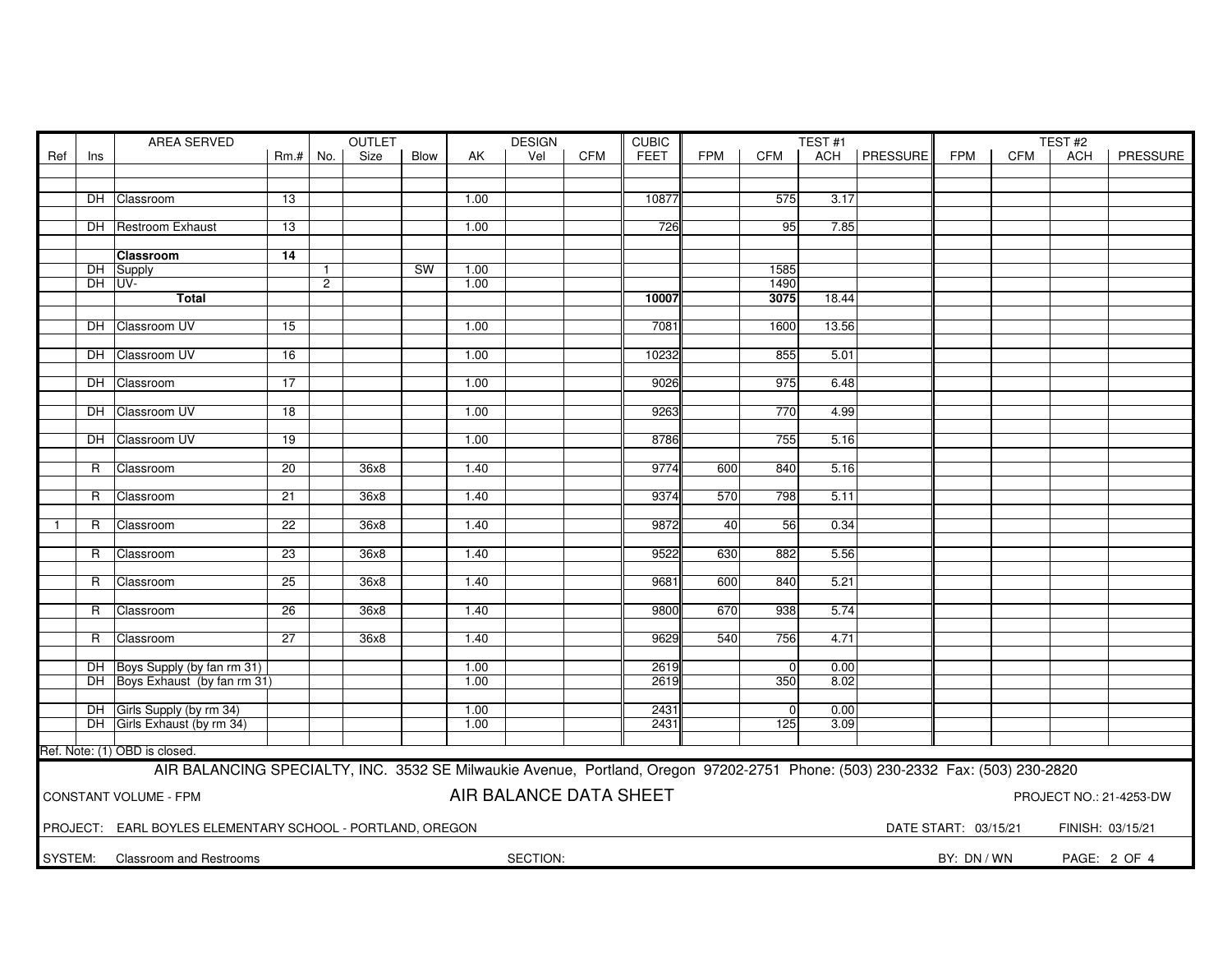|     |     | AREA SERVED                                                                                                                   | <b>OUTLET</b> |  |        |             |       | <b>DESIGN</b>          |            | <b>CUBIC</b> | TEST <sub>#1</sub> |                                   |              |                | TEST#2               |     |                  |                         |
|-----|-----|-------------------------------------------------------------------------------------------------------------------------------|---------------|--|--------|-------------|-------|------------------------|------------|--------------|--------------------|-----------------------------------|--------------|----------------|----------------------|-----|------------------|-------------------------|
| Ref | Ins |                                                                                                                               | $Rm.+No.$     |  | Size   | <b>Blow</b> | AK    | Vel                    | <b>CFM</b> | <b>FEET</b>  | <b>FPM</b>         | <b>CFM</b>                        |              | ACH   PRESSURE | <b>FPM</b>           | CFM | ACH              | PRESSURE                |
|     |     |                                                                                                                               |               |  |        |             |       |                        |            |              |                    |                                   |              |                |                      |     |                  |                         |
|     |     |                                                                                                                               |               |  |        |             |       |                        |            |              |                    |                                   |              |                |                      |     |                  |                         |
|     |     | R Multi-Purpose Rm                                                                                                            | 40            |  | 80x40  |             | 22.22 |                        |            | 62215        | 297                | 6599                              | 6.36         |                |                      |     |                  |                         |
|     |     |                                                                                                                               |               |  |        |             |       |                        |            |              |                    |                                   |              |                |                      |     |                  |                         |
|     |     | DH Prinicipal (VVT-2)                                                                                                         | 46            |  |        |             | 1.00  |                        |            | 1754         |                    | 30                                | 1.03         |                |                      |     |                  |                         |
|     |     |                                                                                                                               |               |  |        |             |       |                        |            |              |                    |                                   |              |                |                      |     |                  |                         |
|     |     | R Workroom                                                                                                                    | 47            |  | 12x6   | <b>SW</b>   | 0.35  |                        |            | 5050         | 2700               | 945                               | 11.23        |                |                      |     |                  |                         |
|     |     |                                                                                                                               |               |  |        |             |       |                        |            |              |                    |                                   |              |                |                      |     |                  |                         |
|     |     | DH Restroom Supply (by 48)                                                                                                    |               |  |        |             | 1.00  |                        |            | 640          |                    | $\overline{0}$                    | 0.00         |                |                      |     |                  |                         |
|     |     | DH Restroom Exhaust (by 48)                                                                                                   |               |  |        |             | 1.00  |                        |            | 640          |                    | 95                                | 8.91         |                |                      |     |                  |                         |
|     |     |                                                                                                                               |               |  |        |             |       |                        |            |              |                    |                                   |              |                |                      |     |                  |                         |
|     |     | Conference                                                                                                                    | 51            |  |        |             |       |                        |            |              |                    |                                   |              |                |                      |     |                  |                         |
|     |     | R Wall AC                                                                                                                     |               |  | 32x3   |             | 0.57  |                        |            | 3615         | 630                | 359                               | 5.96         |                |                      |     |                  |                         |
|     |     |                                                                                                                               |               |  |        |             |       |                        |            |              |                    |                                   |              |                |                      |     |                  |                         |
|     |     | Conference                                                                                                                    | 52            |  |        |             |       |                        |            |              |                    |                                   |              |                |                      |     |                  |                         |
|     |     | R Ceiling Cassett                                                                                                             |               |  | 60x1.5 |             | 0.50  |                        |            | 2661         | 290                | 145                               | 3.27         |                |                      |     |                  |                         |
|     |     | DH Supply                                                                                                                     |               |  |        |             | 1.00  |                        |            |              |                    | $-25$                             |              |                |                      |     |                  |                         |
|     |     |                                                                                                                               |               |  |        |             |       |                        |            |              |                    |                                   |              |                |                      |     |                  |                         |
|     |     | Office                                                                                                                        | 53            |  |        |             |       |                        |            |              |                    |                                   |              |                |                      |     |                  |                         |
|     |     | R Wall AC                                                                                                                     |               |  | 32x3   |             | 0.57  |                        |            | 2172         | 570                | 325                               | 8.98         |                |                      |     |                  |                         |
|     |     |                                                                                                                               |               |  |        |             |       |                        |            |              |                    |                                   |              |                |                      |     |                  |                         |
|     |     | Office                                                                                                                        | 54            |  |        |             |       |                        |            |              |                    |                                   |              |                |                      |     |                  |                         |
|     | R.  | Wall AC                                                                                                                       |               |  | 32x3   |             | 0.57  |                        |            |              | 570                | 325                               |              |                |                      |     |                  |                         |
|     | R   | Ceiling Cassett                                                                                                               |               |  | 60x1.5 |             | 0.50  |                        |            |              | 300                | 150                               |              |                |                      |     |                  |                         |
|     |     | DH Supply                                                                                                                     |               |  |        |             | 1.00  |                        |            |              |                    | $-30$                             |              |                |                      |     |                  |                         |
|     |     | <b>Total</b>                                                                                                                  |               |  |        |             |       |                        |            | 5224         |                    | 445                               | 5.11         |                |                      |     |                  |                         |
|     |     |                                                                                                                               |               |  |        |             |       |                        |            |              |                    |                                   |              |                |                      |     |                  |                         |
|     |     | Office                                                                                                                        | 55            |  |        |             |       |                        |            |              |                    |                                   |              |                |                      |     |                  |                         |
|     |     | R   Wall AC                                                                                                                   |               |  | 26x3   |             | 0.46  |                        |            | 812          | 420                | 193                               | 14.28        |                |                      |     |                  |                         |
|     |     |                                                                                                                               |               |  |        |             |       |                        |            |              |                    |                                   |              |                |                      |     |                  |                         |
|     |     | Office                                                                                                                        | 56            |  |        |             |       |                        |            |              |                    |                                   |              |                |                      |     |                  |                         |
|     |     | R Wall AC                                                                                                                     |               |  | 32x3   |             | 0.57  |                        |            | 2393         | 570                | 325                               | 8.15         |                |                      |     |                  |                         |
|     |     |                                                                                                                               |               |  |        |             |       |                        |            |              |                    |                                   |              |                |                      |     |                  |                         |
|     |     | DH Women's Supply                                                                                                             | 57            |  |        |             | 1.00  |                        |            | 1304         |                    | $\mathbf{0}$                      | 0.00         |                |                      |     |                  |                         |
|     |     | DH Women's Exhaust                                                                                                            | 57            |  |        |             | 1.00  |                        |            | 1304         |                    | $\Omega$                          | 0.00         |                |                      |     |                  |                         |
|     |     |                                                                                                                               | 58            |  |        |             | 1.00  |                        |            | 1294         |                    |                                   |              |                |                      |     |                  |                         |
|     |     | DH Men's Supply<br>DH Men's Exhaust                                                                                           | 58            |  |        |             | 1.00  |                        |            | 1294         |                    | $\overline{0}$<br>30 <sup>°</sup> | 0.00<br>1.39 |                |                      |     |                  |                         |
|     |     |                                                                                                                               |               |  |        |             |       |                        |            |              |                    |                                   |              |                |                      |     |                  |                         |
|     |     |                                                                                                                               |               |  |        |             |       |                        |            |              |                    |                                   |              |                |                      |     |                  |                         |
|     |     |                                                                                                                               |               |  |        |             |       |                        |            |              |                    |                                   |              |                |                      |     |                  |                         |
|     |     |                                                                                                                               |               |  |        |             |       |                        |            |              |                    |                                   |              |                |                      |     |                  |                         |
|     |     |                                                                                                                               |               |  |        |             |       |                        |            |              |                    |                                   |              |                |                      |     |                  |                         |
|     |     | AIR BALANCING SPECIALTY, INC. 3532 SE Milwaukie Avenue, Portland, Oregon 97202-2751 Phone: (503) 230-2332 Fax: (503) 230-2820 |               |  |        |             |       |                        |            |              |                    |                                   |              |                |                      |     |                  |                         |
|     |     |                                                                                                                               |               |  |        |             |       | AIR BALANCE DATA SHEET |            |              |                    |                                   |              |                |                      |     |                  |                         |
|     |     | CONSTANT VOLUME - FPM                                                                                                         |               |  |        |             |       |                        |            |              |                    |                                   |              |                |                      |     |                  | PROJECT NO.: 21-4253-DW |
|     |     |                                                                                                                               |               |  |        |             |       |                        |            |              |                    |                                   |              |                |                      |     |                  |                         |
|     |     | PROJECT: EARL BOYLES ELEMENTARY SCHOOL - PORTLAND, OREGON                                                                     |               |  |        |             |       |                        |            |              |                    |                                   |              |                | DATE START: 03/15/21 |     | FINISH: 03/15/21 |                         |
|     |     |                                                                                                                               |               |  |        |             |       |                        |            |              |                    |                                   |              |                |                      |     |                  |                         |
|     |     | SYSTEM: Multi-purpose, Workroom, Conferences, Offices and exhausts                                                            |               |  |        |             |       | SECTION:               |            |              |                    |                                   |              |                | BY: DN / WN          |     |                  | PAGE: 3 OF 4            |
|     |     |                                                                                                                               |               |  |        |             |       |                        |            |              |                    |                                   |              |                |                      |     |                  |                         |